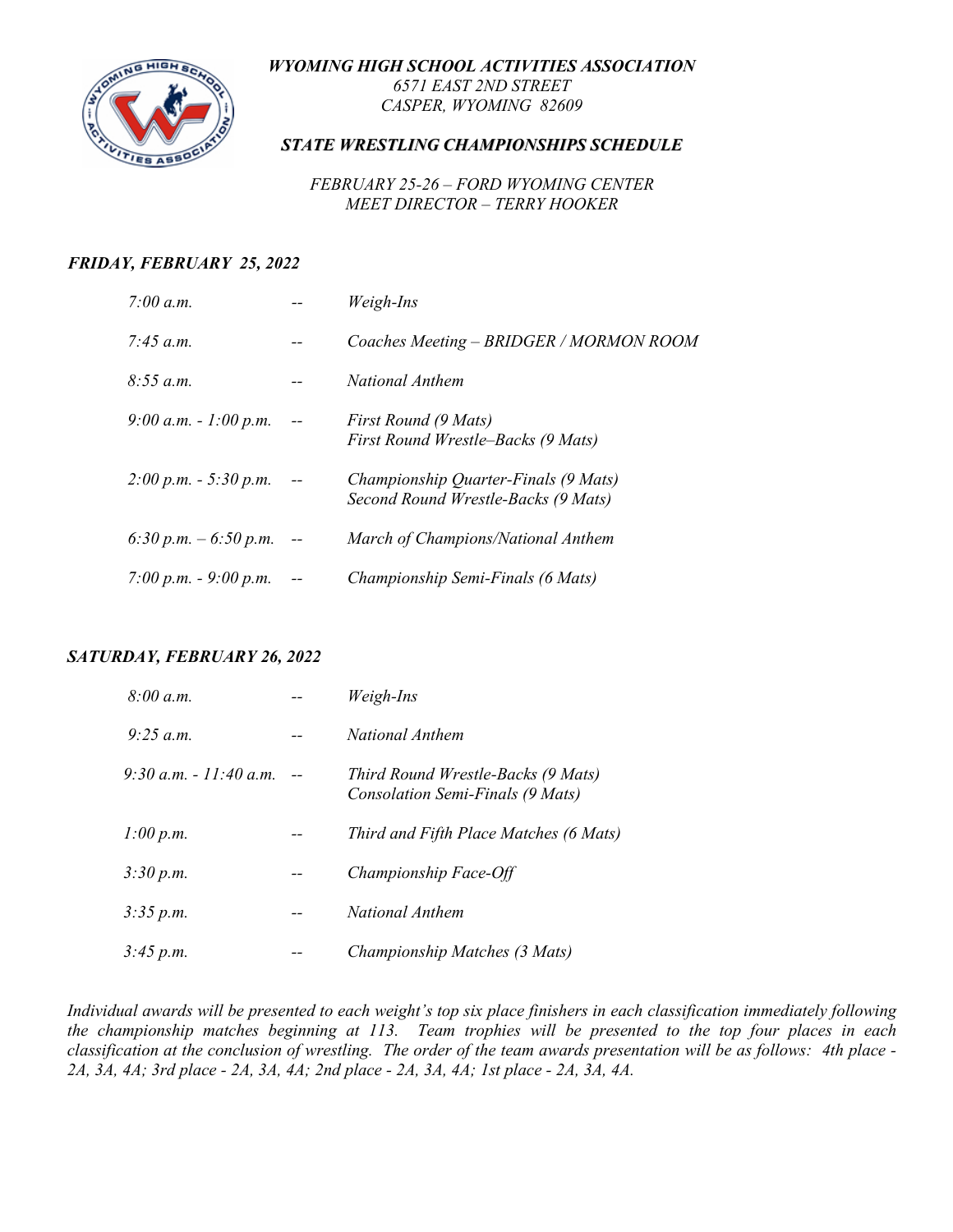#### **WYOMING HIGH SCHOOL ACTIVITIES ASSOCIATION** 6571 EAST 2ND STREET CASPER, WY 82609 (307) 577-0614 (307) 577-0637 - FAX www.whsaa.org

| TO:             | <b>Wrestling Coaches</b>          |
|-----------------|-----------------------------------|
| FROM:           | Ron Laird, Commissioner           |
| DATE:           | February 1, 2022                  |
| <b>SUBJECT:</b> | Weigh-ins at 2022 State Wrestling |

The weigh-in procedure at the 2022 WHSAA State Wrestling Tournament will be as follows:

- 1. Weigh-ins on Friday, February 25 will be at 7:00 a.m. **Weigh-ins on Saturday, February 26 will be at 8:00 a.m. Doors will open until 6:00 a.m. on Friday and 7:00 a.m. on Saturday.**
- 2. Weigh-ins will be accomplished on seven scales. Each weight class is assigned to a scale (see below). As per National Federation Rule 4-5-2, "If the contestant fails to make weight on the first scale, the contestant shall immediately step on each available scale one time in an attempt to make weight."

| Mat 1        | Mat 2        | <b>Mat 3</b> | Mat 4      | Mat 6      |
|--------------|--------------|--------------|------------|------------|
| 106<br>152   | 113<br>160   | 120<br>170   | 126<br>182 | 132<br>195 |
| <b>Mat 7</b> | <b>Mat 8</b> |              |            |            |
| 138<br>220   | 145<br>285   |              |            |            |

- 3. The Ford Wyoming Center Floor, Dressing Rooms and Dressing Room Hallways will be designated as the weigh-in area. This will allow for a more comfortable weigh-in as wrestlers may wait in that area until their weigh-in. Weight classes will be notified as their time on the scale approaches. All wrestlers will be required to be present in the weigh-in area at 7:00 a.m. on Friday and 8:00 a.m. on Saturday.
- 4. Activities that promote dehydration are prohibited.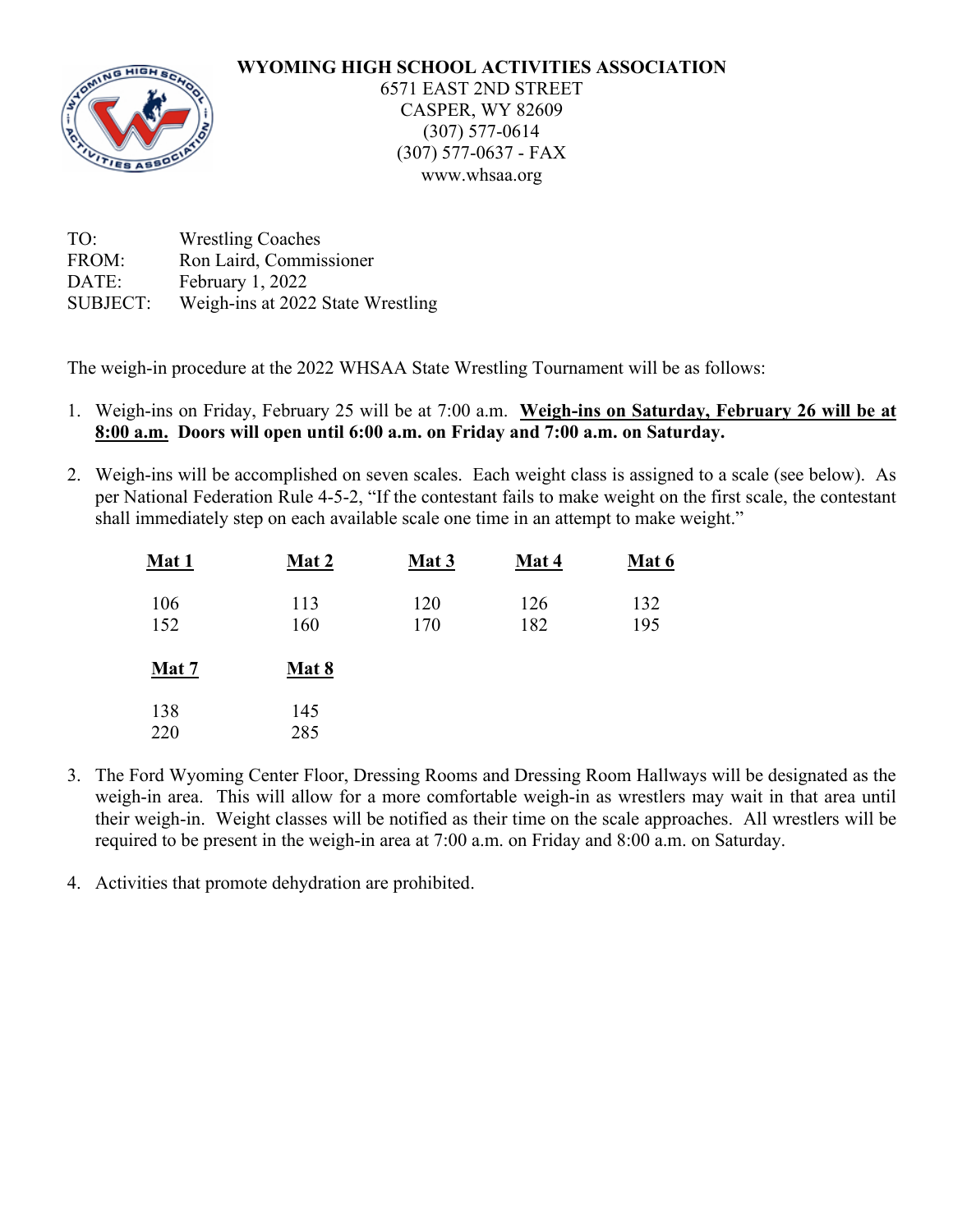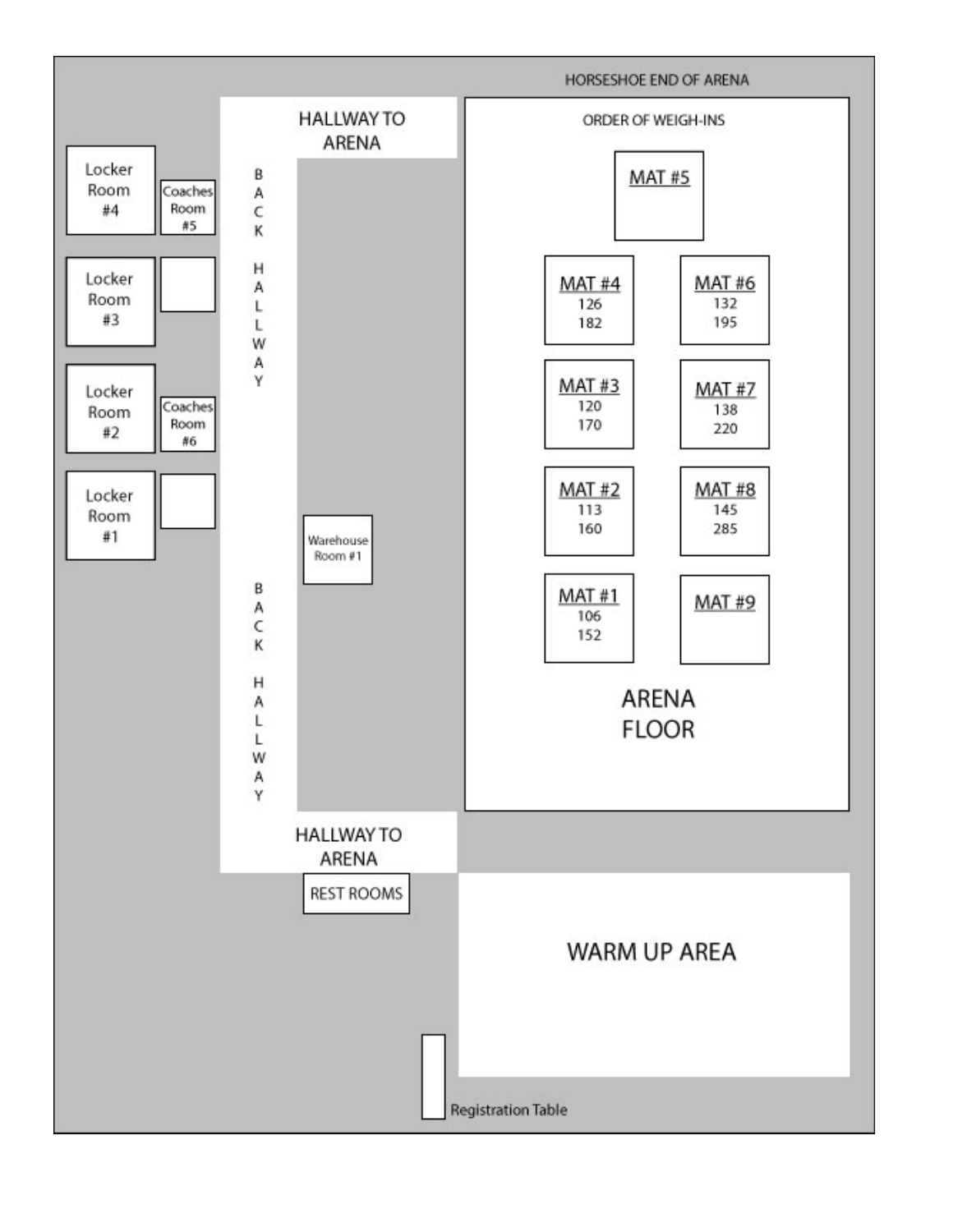

*WYOMING HIGH SCHOOL ACTIVITIES ASSOCIATION 6571 EAST 2ND STREET CASPER, WYOMING 82609*

#### *2021-22 REGIONAL WRESTLING TOURNAMENTS*

*FEBRUARY 18 OR 19, 2022*

#### *CLASS 2A EAST @ SUNDANCE CLASS 2A WEST @ GREYBULL Meet Directors: Jim O'Connor & Larry Yeradi Meet Director: Nolan Tracy (2/18/22) (2/18/22)*

*Glenrock Saratoga Big Piney Rocky Mountain H.E.M. Southeast Cokeville Shoshoni Hulett Sundance Dubois Thermopolis Lingle-Ft. Laramie Tongue River Greybull / Riverside Wind River Moorcroft Wright Kemmerer Wyoming Indian Niobrara County Lovell*

- 
- 

# *(2/18/22) (2/18/22)*

| <b>Buffalo</b>  | Burns / Pine Bluffs | Cody        | Pinedale    |
|-----------------|---------------------|-------------|-------------|
| Douglas         | Torrington          | Green River | Powell      |
| Newcastle/Upton | Wheatland           | Lander      | Riverton    |
| Rawlins         | Worland             | Lyman       | Star Valley |

### *CLASS 3A EAST @ NEWCASTLE CLASS 3A WEST @ LANDER Meet Director: Mike Gregory Meet Director: Serol Stauffenberg*

*Buffalo Burns / Pine Bluffs Cody Pinedale Douglas Torrington Green River Powell Mountain View*

#### *CLASS 4A EAST @ SHERIDAN CLASS 4A WEST @ LARAMIE Meet Director: Don Julian Meet Director: Ron Wagner (2/19/22) (2/19/22)*

*Campbell County Cheyenne South Casper Kelly Walsh Jackson Chevenne Central Cheyenne East Thunder Basin Evanston Rock Springs*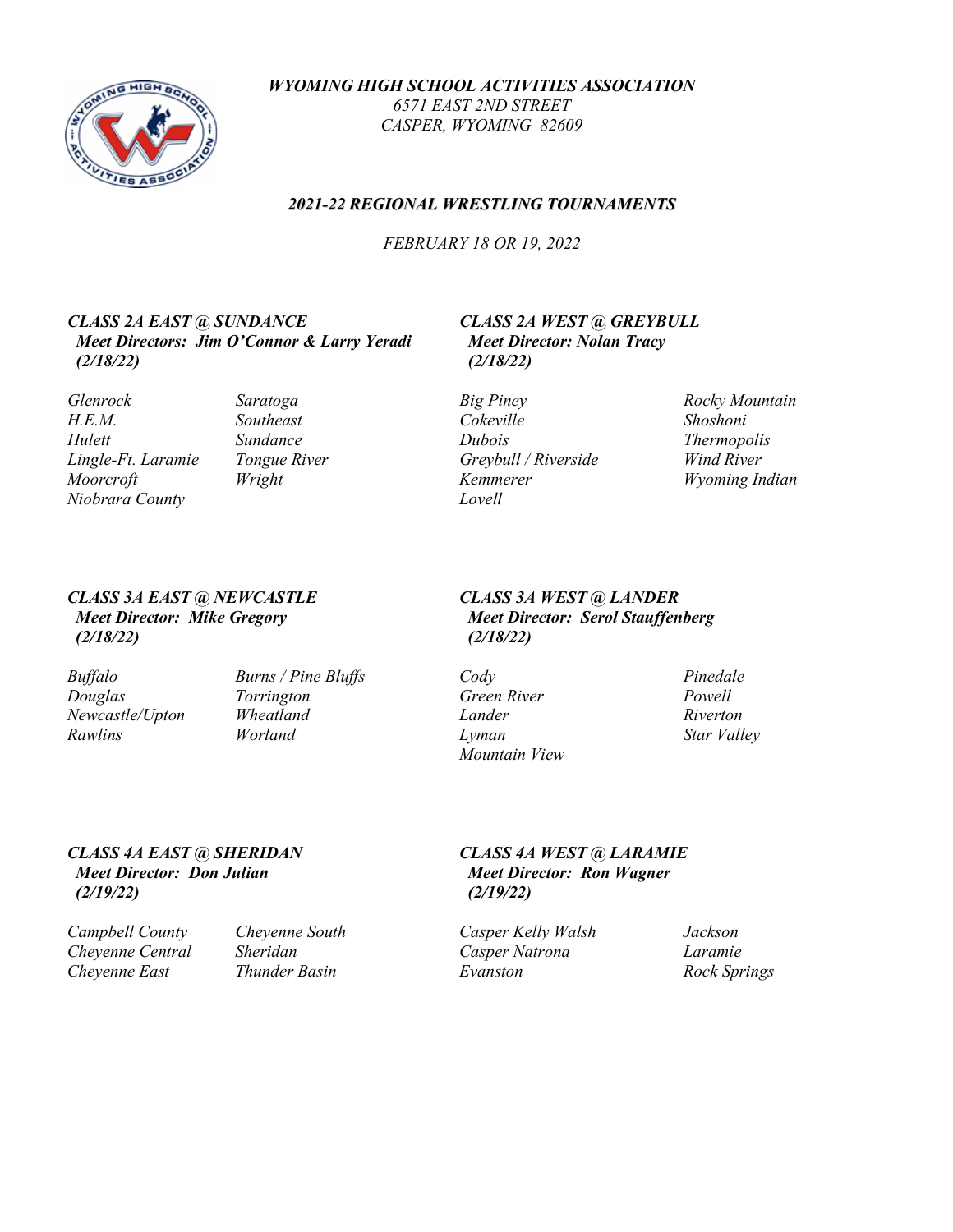

*WYOMING HIGH SCHOOL ACTIVITIES ASSOCIATION 6571 EAST 2ND STREET CASPER, WYOMING 82609*

*ALL CLASS STATE WRESTLING TOURNAMENT*

*February 25-26, 2022*

*Ford Wyoming Center*

#### *CHEERLEADERS*

- *\*\*\* There is to be NO stunting at State Wrestling on or off the mats. The consequence for stunting at State Wrestling is that the coach and the team must leave the events center immediately and will be placed on warning status for one year.*
- *1. Your conduct most generally exemplifies the sportsmanship that is present in your school. We hope that your squad will at all times demonstrate a very high level of sportsmanship and compatibility.*
- *2. Cheerleaders can lead cheers from the stands only. We ask that you remain seated while a match is in progress in order that spectator views are not obstructed. Cheerleaders will still be allowed to assist with awards on Saturday night should they choose to do so.*
- *3. Any school's cheerleaders who wish to take part in the March of Champions are asked to meet in the warm-up area directly behind the announcers stand for a few minutes following the 2:00 p.m. session on Friday. (Approximately around 5:30 p.m.)*
- *4. Pep posters are not permitted inside the playing area at regional and state indoor events. Only signs made of non-rigid materials such as styrofoam, cloth and paper are permitted. Signs may be no larger than can be held by one person. No additional sign or flag supports of rigid materials such as wooden dowels, paint paddles, golf club shafts, etc., will be allowed.*
- *5. All cheerleaders must show their passes before they will be admitted into the Ford Wyoming Center. Uniforms will not act as passes. You will not be permitted to enter without a pass. Passes may be picked up at the back door of the Ford Wyoming Center as per WHSAA guidelines.*
- *6. Please read and observe the WHSAA regulations in regard to cheerleading.*
- *7. The WHSAA, the Natrona County School District, the City of Casper, the Ford Wyoming Center or their agents or employees will not be held liable for any personal injury that may occur during cheerleading stunts or demonstrations. They will also not be liable for lost or stolen property personal or otherwise.*

*In order to have a productive and successful tournament, we are asking for your help in regard to the items mentioned above.*

*Thank you for your help and cooperation.*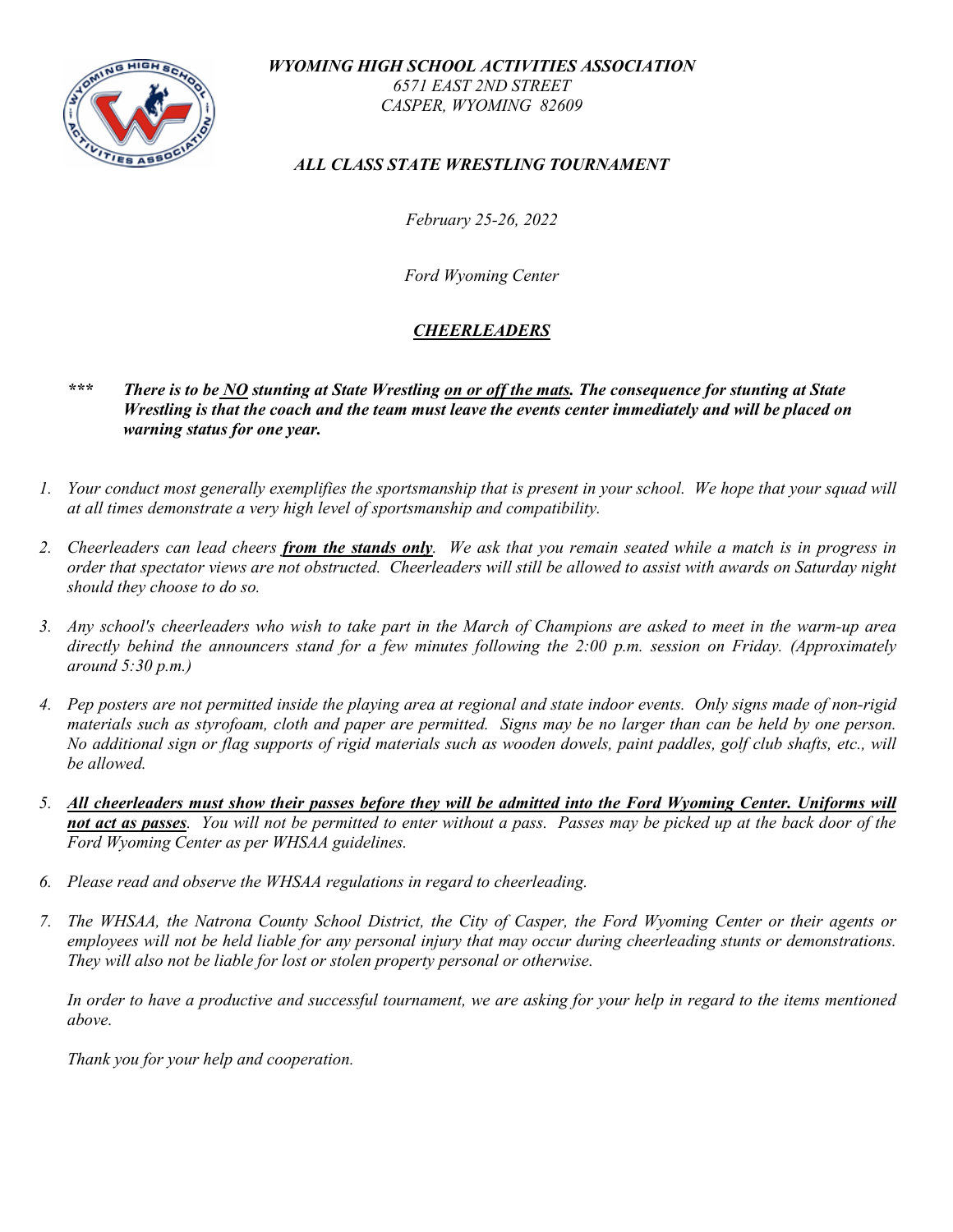

#### **GENERAL INFORMATION REGARDING STATE WRESTLING TOURNAMENT**

**ROSTER** – Team Rosters will be pulled from the Track Wrestling site. Please make sure names are spelled correctly and grades are accurate.

**TEAM PICTURE** -- A digital team photo (jpeg format) should be submitted to Scott McCash **(smccash@whsaa.org)** at the WHSAA office prior to your regional tournament.

**BREAKFAST** -- Breakfast will be available for wrestlers and coaches after weigh-ins on Friday between 6:30 and 9:00 a.m. and Saturday, between 7:30 a.m. and 10:00 a.m. A buffet menu is included with this information. **The Ford Wyoming Center has requested that schools contact them by Monday, February 18, 2022 with estimated numbers.** Coaches may call (307) 235-235-8459 (Nick) or 235-8451 (Candie) or e-mail [\(Nicholas.Kindrick@SpectraXP.com](mailto:Nicholas.Kindrick@SpectraXP.com) or [Candie.Buckallew@SpectraXP.com\)](mailto:Candie.Buckallew@SpectraXP.com) with their estimated numbers. **Schools that do not RSVP will not be able to eat until after the teams that made reservations. The Ford Wyoming Center will only accept credit cards or cash (NO VOUCHERS).** 

**TEAM COOLERS** – Team coolers are allowed on the Ford Wyoming Center floor only and must be brought in through the back door. Please do not leave coolers at the Ford Wyoming Center overnight.

**TEAM FOOD –** No food will be allowed at the scoring tables. Food that is eaten after weigh-ins may be eaten on the Ford Wyoming Center floor, but must be cleaned up immediately. All other food during the day should be eaten in the back hallway. **NO COOKING OR WARMING DEVICES (I.E. CROCK POTS) ARE ALLOWED. THE BACK HALLWAY NEEDS TO BE KEPT CLEAN. IF WRESTLERS DO NOT CLEAN UP AFTER THEMSELVES WE WILL NO LONGER ALLOW TEAMS TO BRING FOOD INTO THE EVENTS CENTER.**

**PHOTOS DURING MATCHES** – No photos are to be taken from the Coaches Area during matches. Parents should not be given coach or media passes to gain access to the floor during their wrestler's matches. **ABUSE OF COACHES AND MEDIA PASSES WILL BE DEALT WITH ON A SCHOOL BY SCHOOL BASIS.**

**CHECK IN / TEAM PACKETS / PRACTICE** – Two check in options will be available inside the back entrance of the Ford Wyoming Center: (1) Thursday during open practice time, from noon to 4:30 p.m.**;** or (2) Friday morning from 7:00 to 9:00 a.m.

**Packets will contain participant passes only for those wrestlers that qualified for state. Three (3) manager passes and four (4) coach's passes will also be provided. Teams may purchase additional passes.**

**COACHES MEETING** -- There will be a Coaches Meeting in the Bridger/Mormon Room on Friday, February 25, 2022, at 7:45 a.m. All coaches need to attend, as tournament information will be discussed.

**WEIGHT CONTROL** -- Weigh-ins for the state-wrestling tournament are scheduled on Friday at 7:00 a.m., and Saturday at 8:00 a.m. **Doors will not be open until 6:00 a.m. on Friday and 7:00 a.m. on Saturday.** An extra pound allowance will be given the second day. If a qualifier fails to make weight, or for any other reason is unable to wrestle in the state tournament, a forfeit will be declared.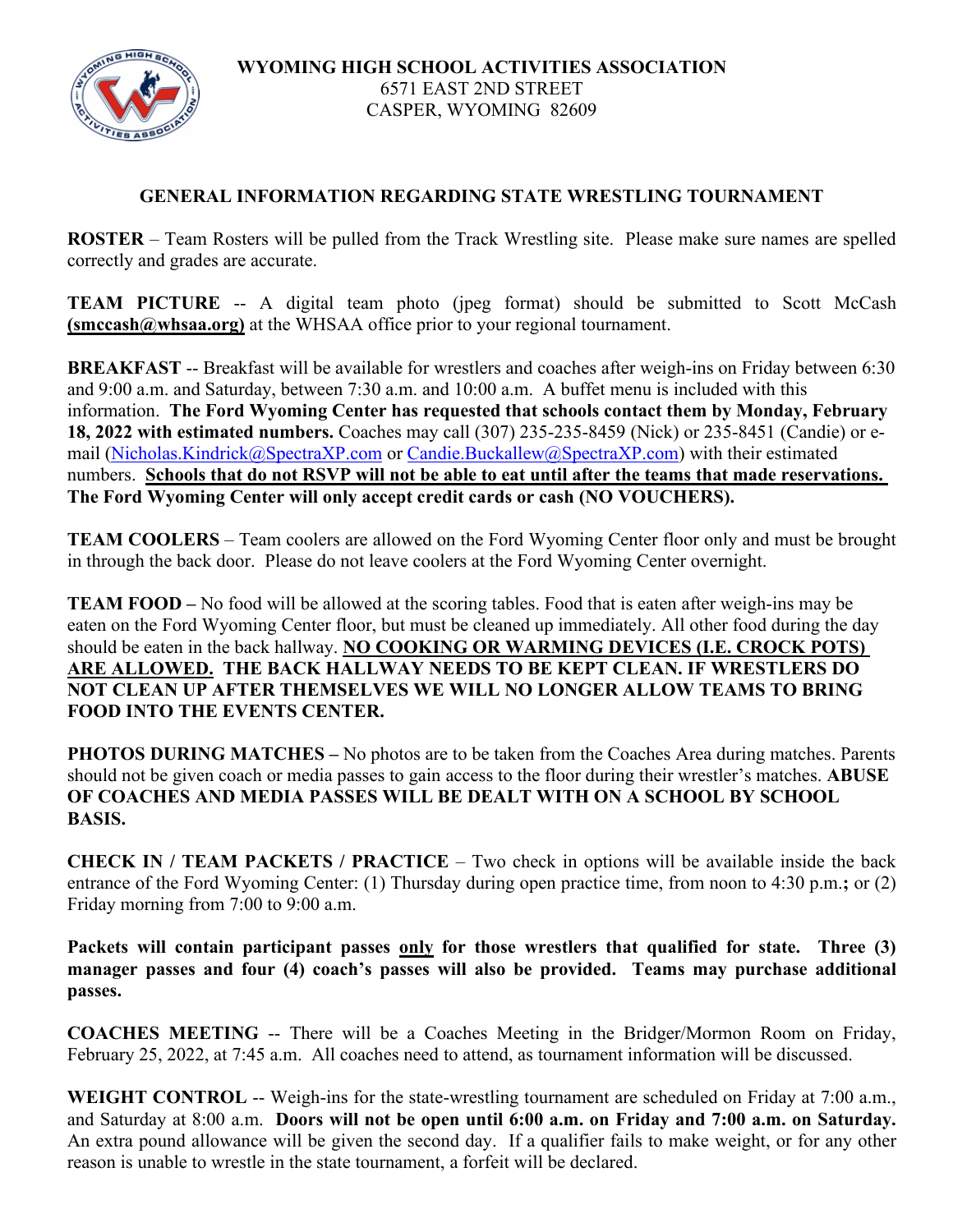#### **GENERAL INFORMATION REGARDING STATE WRESTLING TOURNAMENT (CONTINUED)**

**BRACKET** -- The bracket that will be used during the state-wrestling tournament can be found in the 2021-22 WHSAA Handbook on page 81.

**MAT SETUP** - - Please see enclosed map.

**MATCHES** -- When a contestant's match is first called, the contestant is to report to the staging area where the contestant will be escorted by a runner to the appropriate mat. The wrestler's name and anklet will be checked at this point.

**SEATING AT MAT SIDE** -- During matches, only those coaches whose wrestler is competing (but no more than two), will be allowed in the specifically designated coaches chairs. **During finals, only 3 coaches will be allowed in the specifically designated coach's chairs. ONLY COACHES, WRESTLERS IN THE FINALS, OFFICIALS, AND WORKING PERSONNEL WILL BE PERMITTED ON THE ARENA FLOOR.**

#### **LIMITED SEATING WILL BE AVAILABLE ON THE ARENA FLOOR DURING THE FINALS FOR COACHES ONLY.**

**APPEARANCE DURING AWARDS** -- Thank you for continuing to do such a great job with this. Coaches are to remind wrestlers that they should be dressed in appropriate attire when receiving awards. Wrestlers should be wearing either their wrestling uniform, sweatsuit, or they should be dressed neatly in street apparel. T-shirts with inappropriate designs or language and hats should not be worn.

Due to the tremendous amount of work and time involved in setting up for this tournament, please do not ask to use the Ford Wyoming Center for practice on Thursday evening.

#### **STATE WRESTLING TICKET PRICES**

|                                 | <b>Adult</b>                   | <b>Student</b> |
|---------------------------------|--------------------------------|----------------|
| All Session                     | \$20.00                        | \$14.00        |
|                                 | Friday                         |                |
|                                 | <b>Adult</b>                   | <b>Student</b> |
| All Day Ticket                  | \$11.00                        | \$8.00         |
| Championship Semi-Final Session | \$5.00                         | \$4.00         |
|                                 | <b>Saturday - Two Sessions</b> |                |
|                                 | <b>Adult</b>                   | <b>Student</b> |
| All Day Ticket                  | \$12.00                        | \$9.00         |
| <b>Final Session</b>            | \$8.00                         | \$6.00         |

Once again, the Ford Wyoming Center will offer pre-sales of All Session Tournament Passes online. Please check the WHSAA website at [www.whsaa.org](http://www.whsaa.org/) for details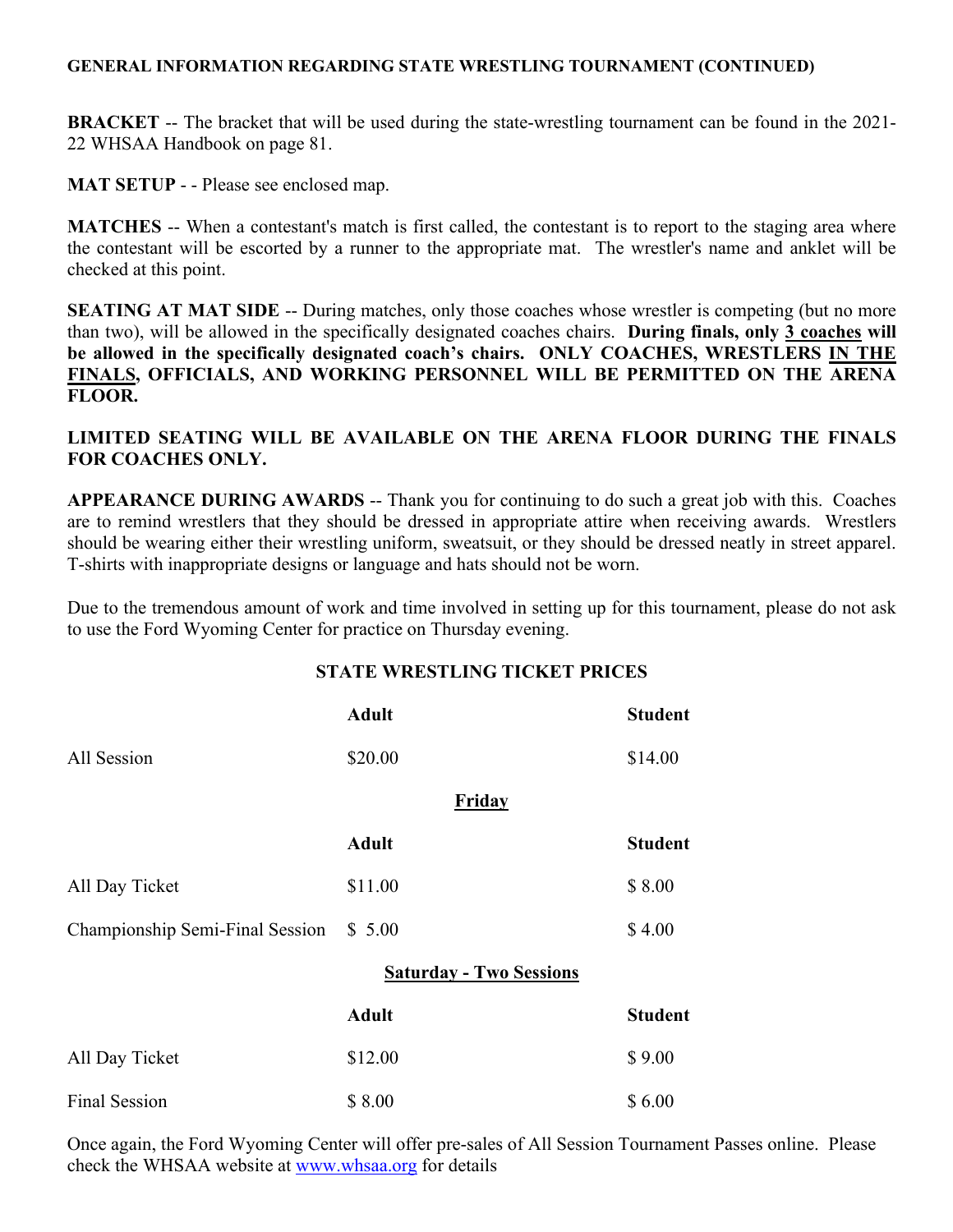### **2022 STATE WRESTLING TOURNAMENT**

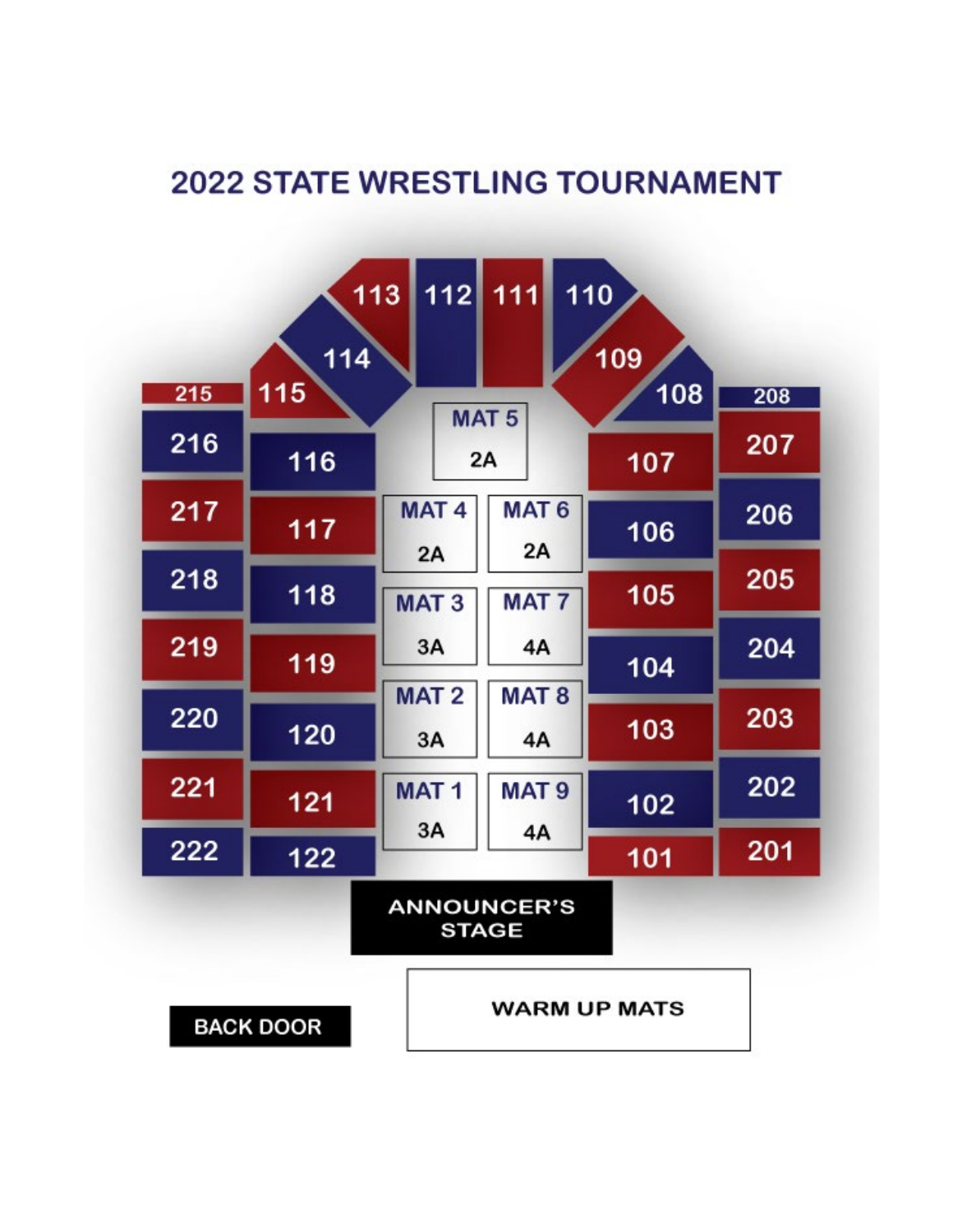## **2022 STATE WRESTLING TOURNAMENT FINALS**

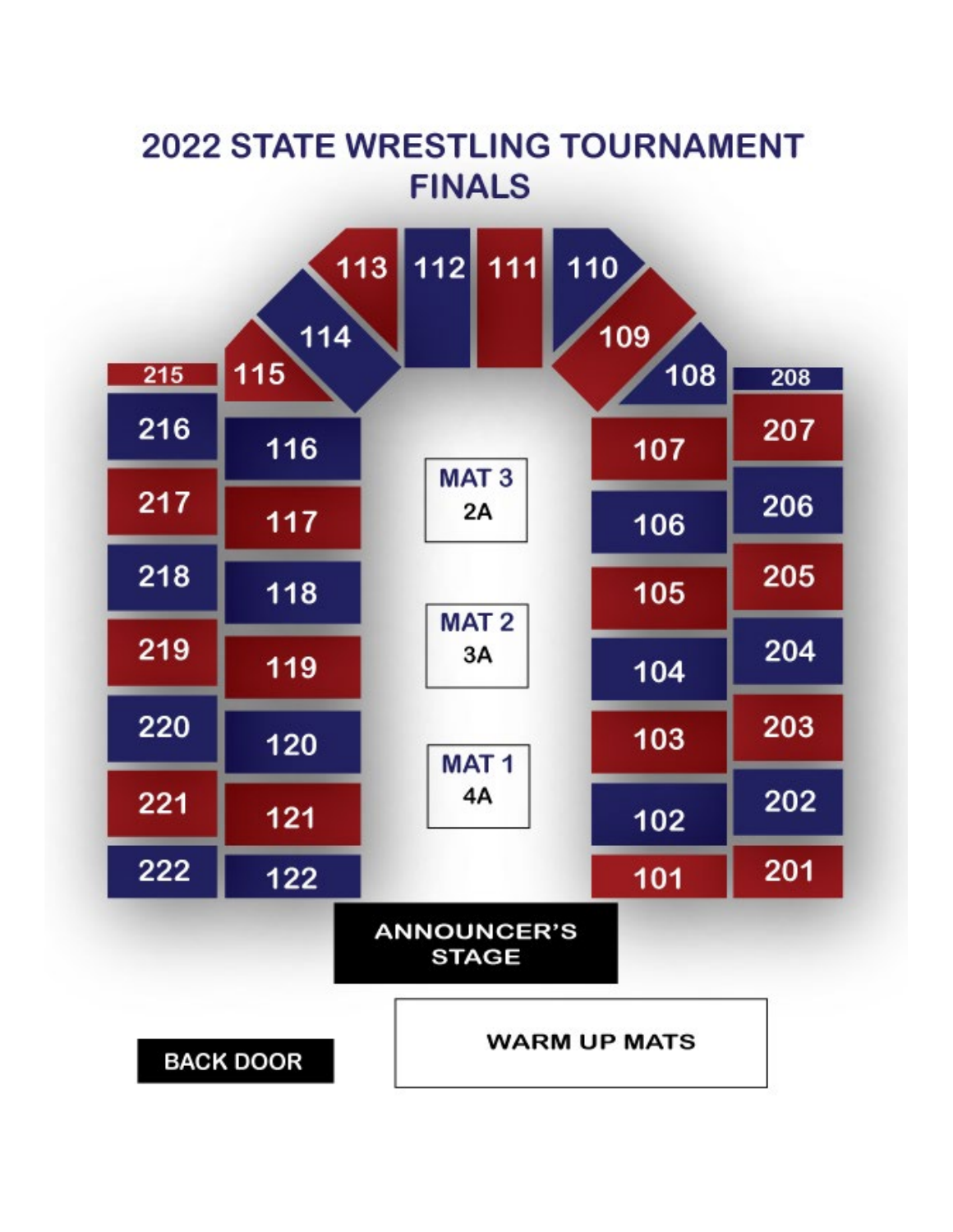

970 NORTH GLENN ROAD • CASPER, WY 82601 [WWW.NCSDATHLETICS.COM](http://www.ncsdathletics.com/)

### **TOURNAMENT INFORMATION**

I would like to welcome you, your team and fans to the 2022 All Class State Wrestling Tournament. I hope your experience in Casper will be both rewarding and memorable.

**SITE:** FORD WYOMING CENTER

**PARKING:** The team entrance door is the back entrance located on the East side. You may drop your teams off at the entrance and then park your vehicle in lot 11. Make sure that each person associated with your team has a tournament pass. Those without passes will not be admitted.

**DRESSING ROOM ASSIGNMENTS:** 2A - Locker Rooms #1 & #2

3A - Locker Room #3 4A - Locker Room #4

#### **EACH TEAM MUST SUPPLY THEIR OWN TOWELS**

**WARM-UP AREA:** A warm-up mat will be at the East end of the Ford Wyoming Center next to the announcers stand.

**ATHLETIC TRAINERS:** A trainer will be available throughout the tournament. If you have need of these services please call upon us. **Please provide normal athletic supplies such as tape and prewrap.**

**VIDEO TAPING:** Taping will be permitted from seating area only. No power sources or cords will be provided or permitted. Only credentialed media will be permitted on floor level.

**HOSPITALITY ROOM:** A hospitality room for all tournament officials, coaches, administrators, and adult media members will be provided.

I wish you the best of luck and know that you will have an enjoyable stay in Casper.